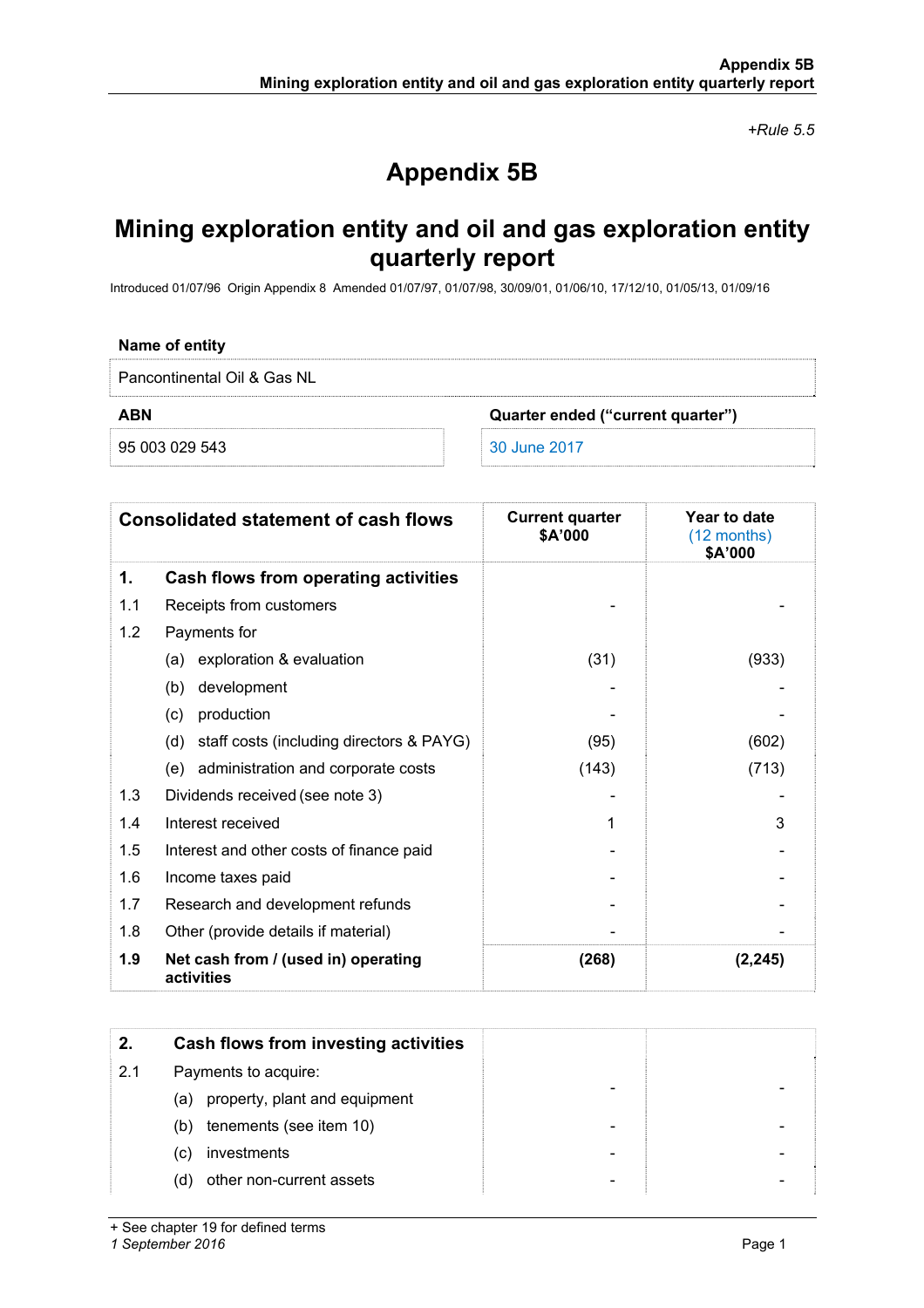#### **Appendix 5B Mining exploration entity and oil and gas exploration entity quarterly report**

| <b>Consolidated statement of cash flows</b> |                                                   | <b>Current quarter</b><br>\$A'000 | Year to date<br>$(12$ months)<br>\$A'000 |
|---------------------------------------------|---------------------------------------------------|-----------------------------------|------------------------------------------|
| 2.2                                         | Proceeds from the disposal of:                    |                                   |                                          |
|                                             | property, plant and equipment<br>(a)              |                                   |                                          |
|                                             | tenements (see item 10)<br>(b)                    |                                   |                                          |
|                                             | investments<br>(c)                                |                                   |                                          |
|                                             | other non-current assets<br>(d)                   |                                   |                                          |
| 2.3                                         | Cash flows from loans to other entities           |                                   |                                          |
| 2.4                                         | Dividends received (see note 3)                   |                                   |                                          |
| 2.5                                         | Other (provide details if material)               |                                   |                                          |
| 2.6                                         | Net cash from / (used in) investing<br>activities | $\overline{\phantom{0}}$          |                                          |

| 3.   | Cash flows from financing activities                                           |      |       |
|------|--------------------------------------------------------------------------------|------|-------|
| 3.1  | Proceeds from issues of shares                                                 | 979  | 1,949 |
| 3.2  | Proceeds from issue of convertible notes                                       |      |       |
| 3.3  | Proceeds from exercise of share options                                        |      |       |
| 3.4  | Transaction costs related to issues of<br>shares, convertible notes or options | (64) | (118) |
| 3.5  | Proceeds from borrowings                                                       |      |       |
| 3.6  | Repayment of borrowings                                                        |      |       |
| 3.7  | Transaction costs related to loans and<br>borrowings                           |      |       |
| 3.8  | Dividends paid                                                                 |      |       |
| 3.9  | Other (provide details if material)                                            |      |       |
| 3.10 | Net cash from / (used in) financing<br>activities                              | 915  | 1,831 |

| 4.  | Net increase / (decrease) in cash and<br>cash equivalents for the period |       |          |
|-----|--------------------------------------------------------------------------|-------|----------|
| 4.1 | Cash and cash equivalents at beginning of<br>period                      | 114   | 1,178    |
| 4.2 | Net cash from / (used in) operating<br>activities (item 1.9 above)       | (268) | (2, 245) |
| 4.3 | Net cash from / (used in) investing activities<br>item 2.6 above)        |       |          |
| 4.4 | Net cash from / (used in) financing activities<br>item 3.10 above)       | 915   | 1.831    |
| 4.5 | Effect of movement in exchange rates on<br>cash held                     | (1)   | (4)      |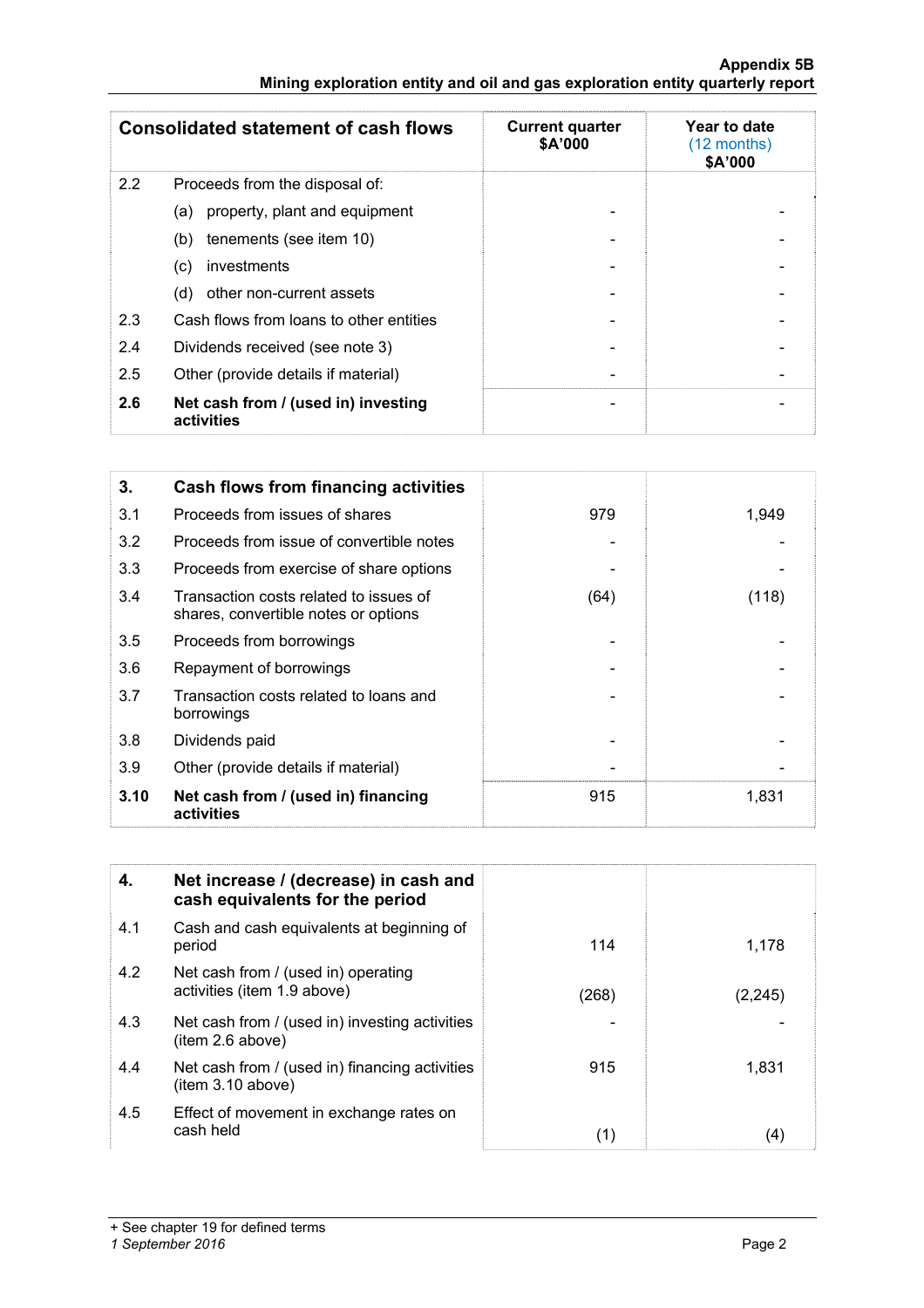|     |                                               | * Note: AU \$2,000,000 received from |      |
|-----|-----------------------------------------------|--------------------------------------|------|
| 4.6 | Cash and cash equivalents at end of<br>period | 760*                                 | 760* |

| 5.  | Reconciliation of cash and cash<br>equivalents<br>at the end of the quarter (as shown in the<br>consolidated statement of cash flows) to the<br>related items in the accounts | <b>Current quarter</b><br>\$A'000 | <b>Previous quarter</b><br>\$A'000 |
|-----|-------------------------------------------------------------------------------------------------------------------------------------------------------------------------------|-----------------------------------|------------------------------------|
| 5.1 | <b>Bank balances</b>                                                                                                                                                          | 185                               | 28                                 |
| 5.2 | Call deposits                                                                                                                                                                 | 555                               | 66                                 |
| 5.3 | <b>Bank overdrafts</b>                                                                                                                                                        |                                   |                                    |
| 5.4 | Other (security deposits)                                                                                                                                                     | 20                                | 20                                 |
| 5.5 | Cash and cash equivalents at end of<br>quarter (should equal item 4.6 above)                                                                                                  | 760                               | 114                                |

| 6.  | Payments to directors of the entity and their associates                            | <b>Current quarter</b><br>\$A'000 |
|-----|-------------------------------------------------------------------------------------|-----------------------------------|
| 6.1 | Aggregate amount of payments to these parties included in item 1.2                  | 61                                |
| 6.2 | Aggregate amount of cash flow from loans to these parties included<br>in item $2.3$ |                                   |
|     |                                                                                     |                                   |

6.3 Include below any explanation necessary to understand the transactions included in items 6.1 and 6.2

### **7. Payments to related entities of the entity and their associates**

- 7.1 Aggregate amount of payments to these parties included in item 1.2
- 7.2 Aggregate amount of cash flow from loans to these parties included in item 2.3
- 7.3 Include below any explanation necessary to understand the transactions included in items 7.1 and 7.2

| <b>Current quarter</b><br>\$A'000 |
|-----------------------------------|
|                                   |
|                                   |
|                                   |
|                                   |
|                                   |
|                                   |
|                                   |
|                                   |
|                                   |
|                                   |
|                                   |
|                                   |
|                                   |
|                                   |
|                                   |
|                                   |
|                                   |
|                                   |
|                                   |
|                                   |
|                                   |
|                                   |
|                                   |
|                                   |
|                                   |
|                                   |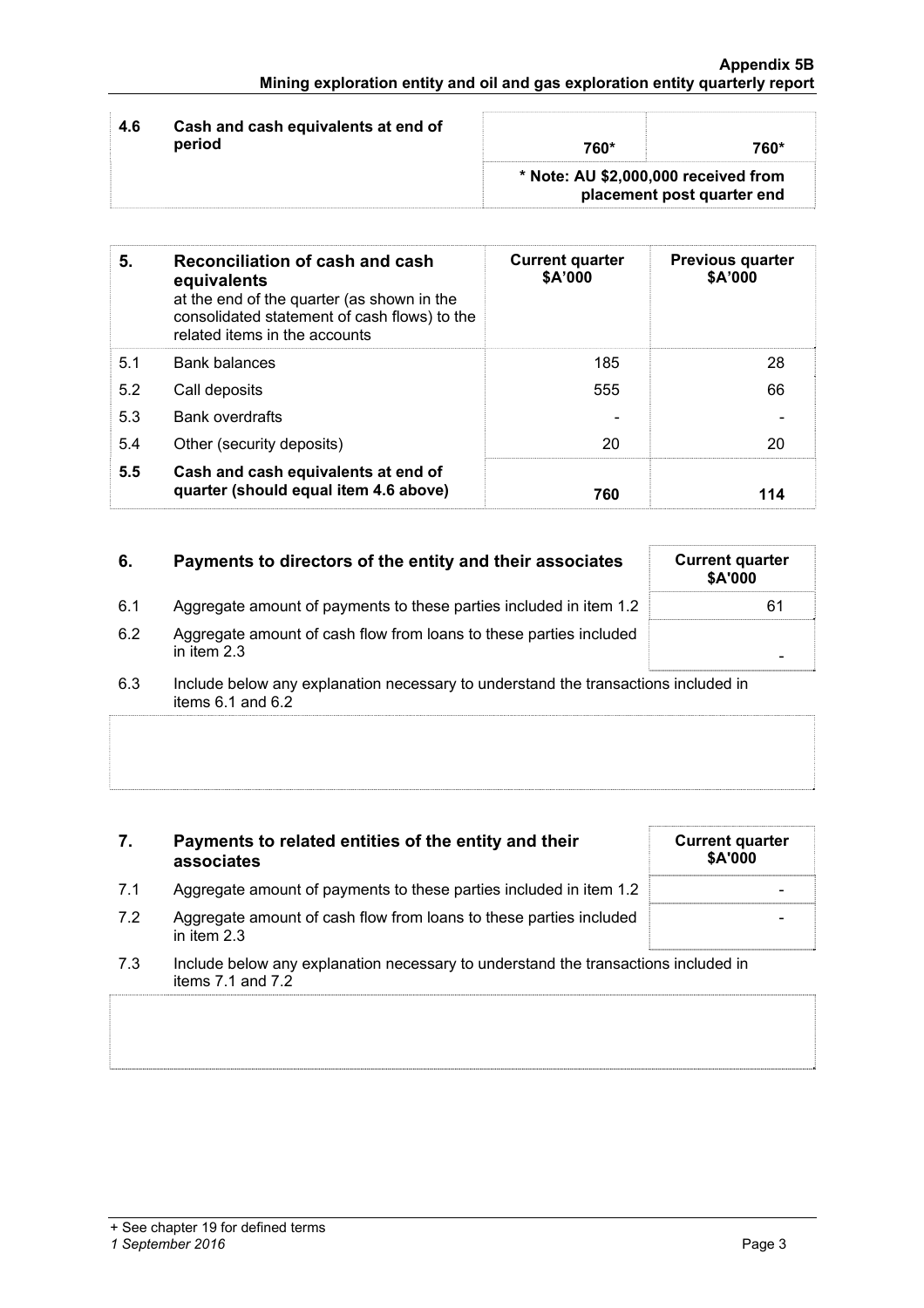| -8.       | <b>Financing facilities available</b><br>Add notes as necessary for an<br>understanding of the position | <b>Total facility amount</b><br>at quarter end<br>\$A'000 | Amount drawn at<br>quarter end<br>\$A'000 |
|-----------|---------------------------------------------------------------------------------------------------------|-----------------------------------------------------------|-------------------------------------------|
| <b>81</b> | Loan facilities                                                                                         |                                                           |                                           |
| 8.2       | Credit standby arrangements                                                                             |                                                           |                                           |
| 8.3       | Other (please specify)                                                                                  |                                                           |                                           |

8.4 Include below a description of each facility above, including the lender, interest rate and whether it is secured or unsecured. If any additional facilities have been entered into or are proposed to be entered into after quarter end, include details of those facilities as well.

| 9.  | <b>Estimated cash outflows for next quarter</b>                                 | \$A'000 |
|-----|---------------------------------------------------------------------------------|---------|
| 9.1 | Exploration and evaluation                                                      | 794     |
| 9.2 | Development                                                                     |         |
| 9.3 | Production                                                                      |         |
| 9.4 | Staff costs (including directors & PAYG)                                        | 144     |
| 9.5 | Administration and corporate costs                                              | 366     |
| 9.6 | Other (provide details if material)<br>Directors backpay and settlement amounts | 213     |
| 9.7 | <b>Total estimated cash outflows</b>                                            | 1.517   |

| 10.  | <b>Changes in</b><br>tenements<br>(items $2.1(b)$ and<br>$2.2(b)$ above)                          | <b>Tenement</b><br>reference<br>and<br><b>location</b> | Nature of interest | Interest at<br>beginning<br>of quarter | <b>Interest</b><br>at end of<br>quarter |
|------|---------------------------------------------------------------------------------------------------|--------------------------------------------------------|--------------------|----------------------------------------|-----------------------------------------|
| 10.1 | Interests in mining<br>tenements and<br>petroleum tenements<br>lapsed, relinquished<br>or reduced |                                                        |                    |                                        |                                         |
| 10.2 | Interests in mining<br>tenements and<br>petroleum tenements<br>acquired or increased              |                                                        |                    |                                        |                                         |